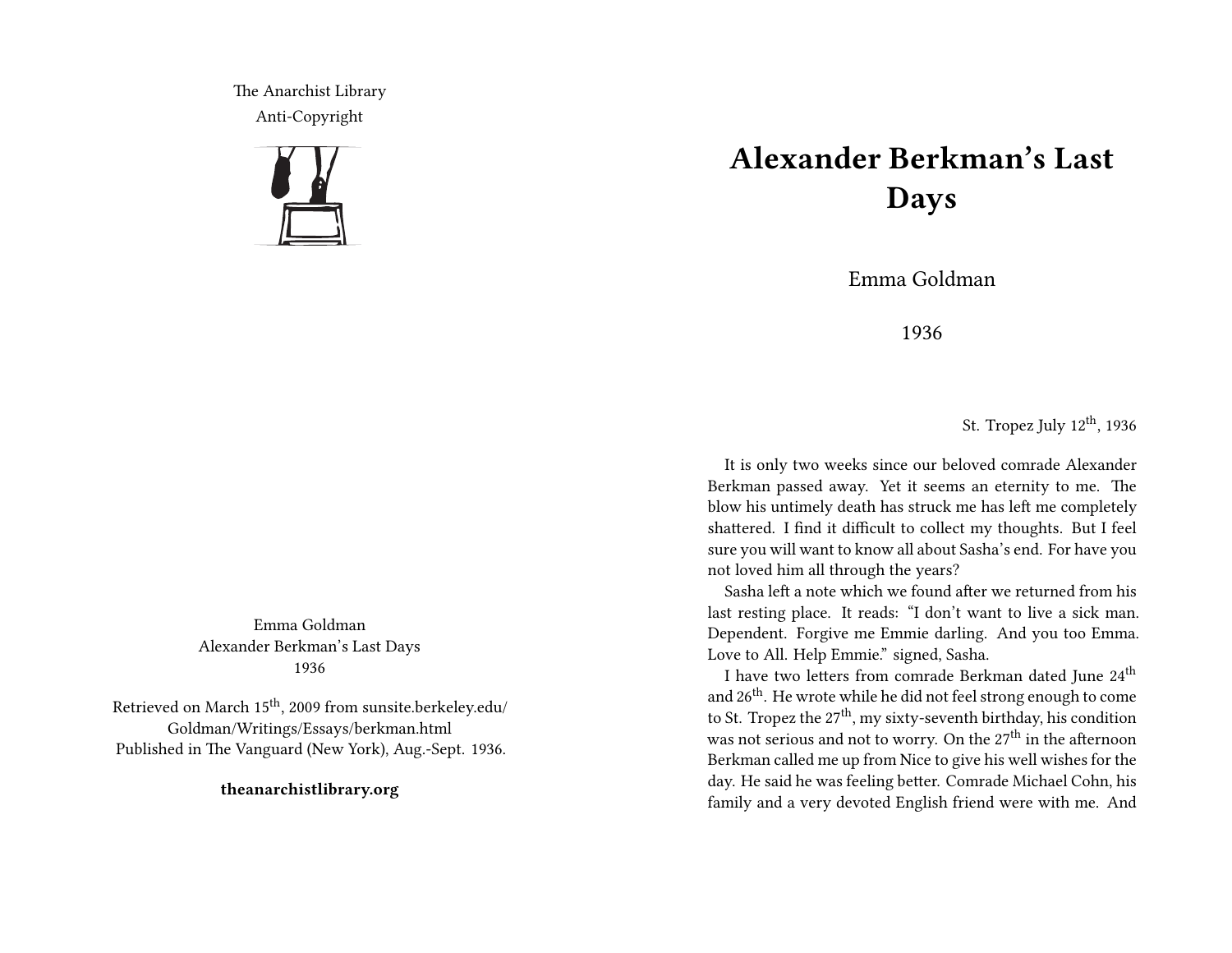my thoughts were far away from any danger to my own old pal. At 2 A. M. Sunday, just two weeks ago I was awakened by a telephone call from Nice to come at once. I knew at once that our comrade was at the end. But not what kind of an end.

On arriving in Sasha's apartment we found Emmie, his companion for fourteen years, in a collapse hardly able to tell us what had happened. We finally learned that Sasha had suffered a violent relapse and while Emmie was trying desperately to get a doctor Sasha had shot himself in the chest. This Emmie learned only after Sasha had been rushed to a hospital and she had been dragged off by the police as having killed Sasha. So great was the fortitude of our brave comrade that he did not let Emmie know he had ended his life. Actually she found him in bed covered up with blankets so she should not notice his wound. Getting a doctor in a small town in France is another indication of the backwardness of the country. It took Emmie several hours before the miserable man arrived. He came too late. But when he found the revolver he notified the police and the hospital, and Sasha was taken away in an ambulance.

We rushed to the hospital. We found Sasha fully conscious but in terrific pain so that he could not speak. He did, however, fully recognize us. Michael Cohn and I remained with him until the early afternoon. When we returned at four o'clock Sasha was in a coma. He no longer knew us. And I hope fervently he no longer felt his pain. I stayed with him until 8.30 P. M. planning to return at 11 and remain with him for the night. But we were notified that he died at 10 o'clock Sunday, June  $28<sup>th</sup>$ .

Comrade Berkman had always maintained that if ever he should be stricken with suffering beyond endurance he will go out of life by his own hand. Perhaps he might not have done it on the fatal evening of the 28<sup>th</sup> had I or anyone else of our friends been near to help him. But Emmie was desperately trying to get a doctor. And there was no one near she could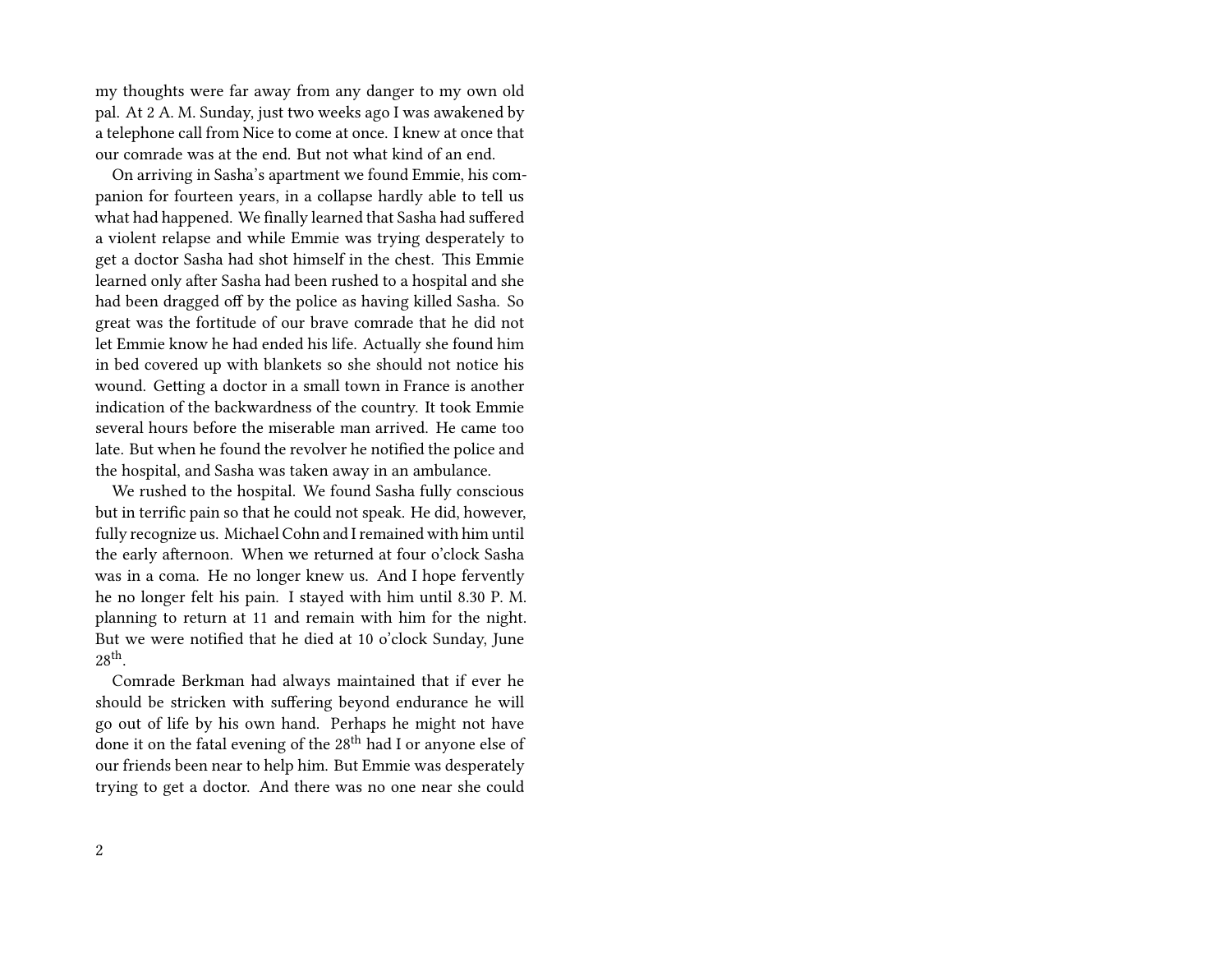have left with Sasha. She most likely did not even realize the gravity of the moment.

It had always been our comrade's wish to be cremated. This was also my wish and Emmie's. But there is no crematorium in Nice. The next place was Marseilles. And the cost I was told 8000 francs. Sasha left the "munificent" sum of \$80 which the very government, that had hounded him from pillar to post, blocked as soon as Sasha's death became known. No one could get it. I myself have not been blessed with worldly goods, certainly not since I am living in exile. I could therefore, not carry out the cherished wish of my old pal and comrade. In point of fact he would have been opposed to such a thing as spending 8000 francs for cremation. He would have said "the living need this money more than the dead." But it is so characteristic of our damnable system to fleece the living as well as the dead. No one will ever know the humiliation and suffering our comrade went through in France. Four times expelled. Then granted a pittance of three months. Then six months. And irony of ironies just two weeks before the end he was given an extension of a year. Just when he might have enjoyed some peace Alexander Berkman was too harassed by pain and too spent from his operations to live.

Death had robbed me of the chance to be with my life-long friend until he breathed his last. But it could not prevent me from a few precious moments with him alone in the Dead House, moments of serene peace, and silence in contemplation of our friendship that had never wavered, our struggle and work for the ideal for which Sasha had suffered so much and to which he had dedicated his whole life. These moments will remain for me until I myself will breathe the last. And these moments in the House of the Dead will spur me on to continue the work Sasha and I had begun August 15, 1889.

I know how you all feel about our wonderful Sasha. The many cables, wires and letters I have already received are proof of your devotion and your love. I know you will not deny our